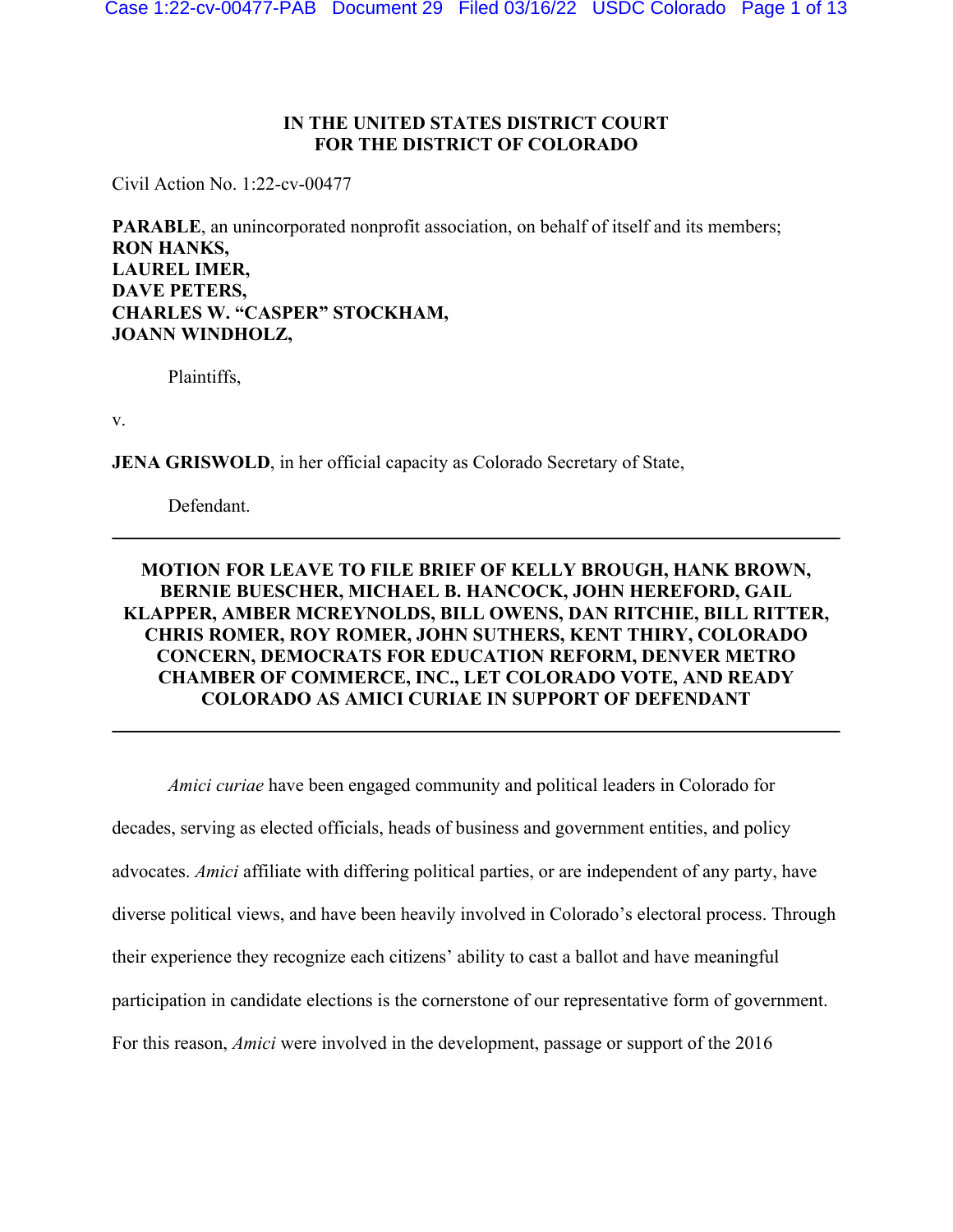#### Case 1:22-cv-00477-PAB Document 29 Filed 03/16/22 USDC Colorado Page 2 of 13

Colorado ballot initiative Proposition 108 ("Proposition 108") and its subsequent implementation.

This diverse group of Coloradans share a commitment to maintaining fair and open elections in the State, and all agree that Proposition 108 serves that critical objective. *Amici* each played an important role in developing, promoting, or supporting Proposition 108 and have unique and practical perspectives on the need to promote voter participation in taxpayer funded elections and the importance of Colorado's semi-open primary process.

*Amici* are committed to the electoral deadlines in this election and do not intend to delay the resolution of this case.

Given their interest in Proposition 108, *Amici* respectfully request that this Court grant them leave to file the *amicus* brief attached hereto as Exhibit A and accept the brief as filed.

Dated at Denver, CO, this 16<sup>th</sup> day March, 2022.

*s/ Gwendolyn Benevento*  Jonathan Anderson #33013 Gwendolyn Benevento #34190 MAVEN LAW GROUP 1600 Glenarm Place, Suite 1600 Denver, CO 80202 Phone: (303) 218-7150 janderson@mavenlawgroup.com gbenevento@mavenlawgroup.com *Attorneys for amici curiae*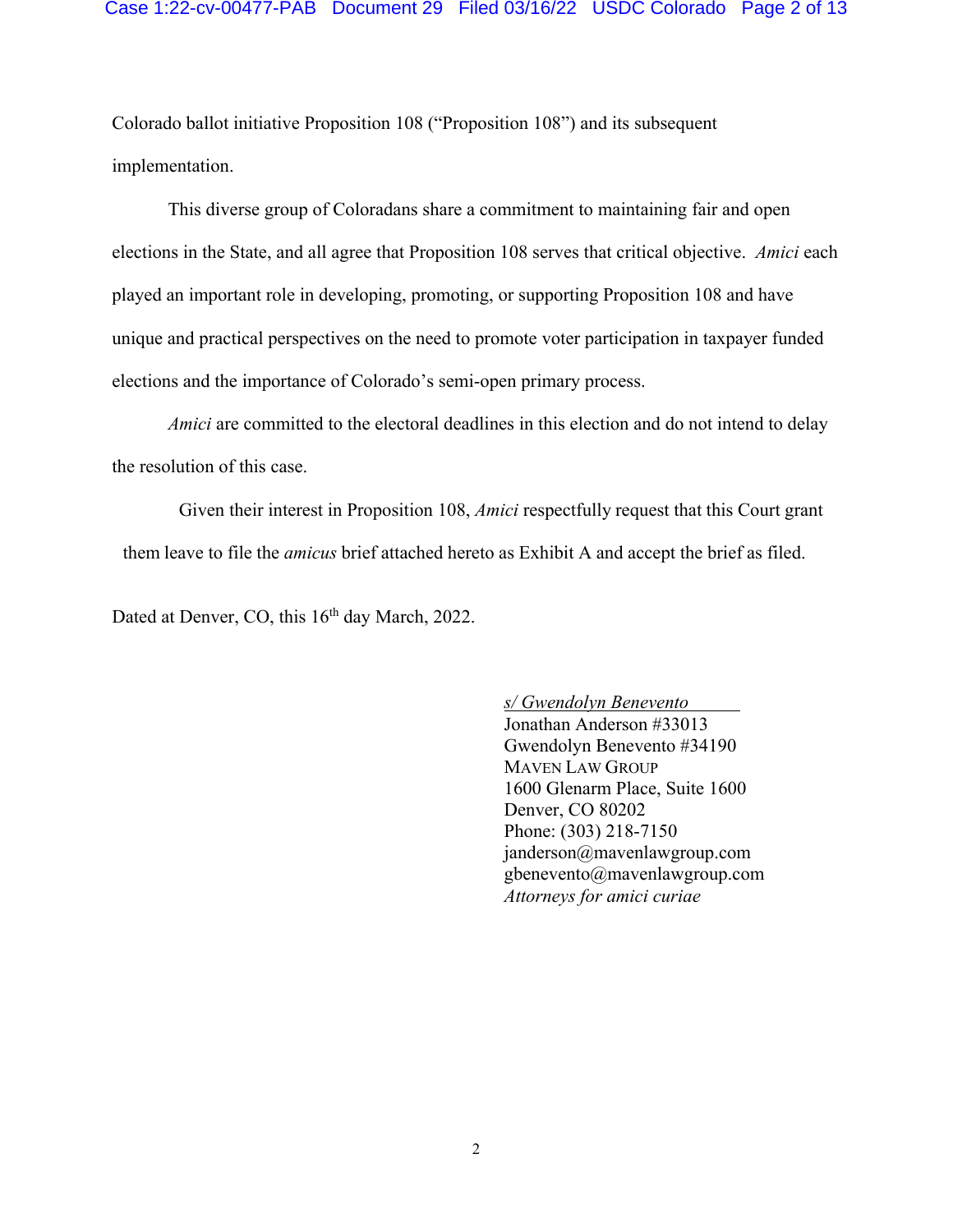## **CERTIFICATE OF SERVICE**

I hereby certify that on March 16, 2022,

I sent a copy of the **MOTION FOR LEAVE TO FILE BRIEF OF KELLY BROUGH, HANK BROWN, BERNIE BUESCHER, MICHAEL HANCOCK, JOHN HEREFORD, GAIL KLAPPER, AMBER MCREYNOLDS, BILL OWENS, DAN RITCHIE, BILL RITTER, CHRIS ROMER, ROY ROMER, JOHN SUTHERS, KENT THIRY, COLORADO CONCERN, DEMOCRATS FOR EDUCATION REFORM, DENVER METRO CHAMBER OF COMMERCE, INC., LET COLORADO VOTE, AND READY COLORADO AS AMICI CURIAE IN SUPPORT OF DEFENDANT** to the following parties in the way described below each party's name:

John C. Eastman CONSTITUTIONAL COUNSEL GROUP 174 W. Lincoln Ave, #620 Anaheim, CA 92805 Telephone: (909) 257-3869 FAX: (714) 844-4817 E-mail: jeastman@ccg1776.com

Randy B. Corporon LAW OFFICES OF RANDY B. CORPORON P.C. 2821 S. Parker Road, Suite 555 Aurora, CO 80014 Telephone: (303) 749-0062 FAX: (720) 836-4201 E-mail: rbc@corporonlaw.com

Emily Buckley Assistant Attorney General Grant T. Sullivan Assistant Solicitor General Public Officials Unit / State Services Section Ralph L. Carr Colorado Judicial Center 1300 Broadway, 6th Floor Denver, Colorado 80203 Tel: 720 508-6403 (Buckley) / 6349 (Sullivan) E-Mail: emily.buckley@coag.gov; grant.sullivan@coag.gov

> s/ Gwendolyn Benevento MAVEN LAW GROUP 1600 Glenarm Place, Suite 1600 Denver, CO 80202 Phone: (303) 218-7150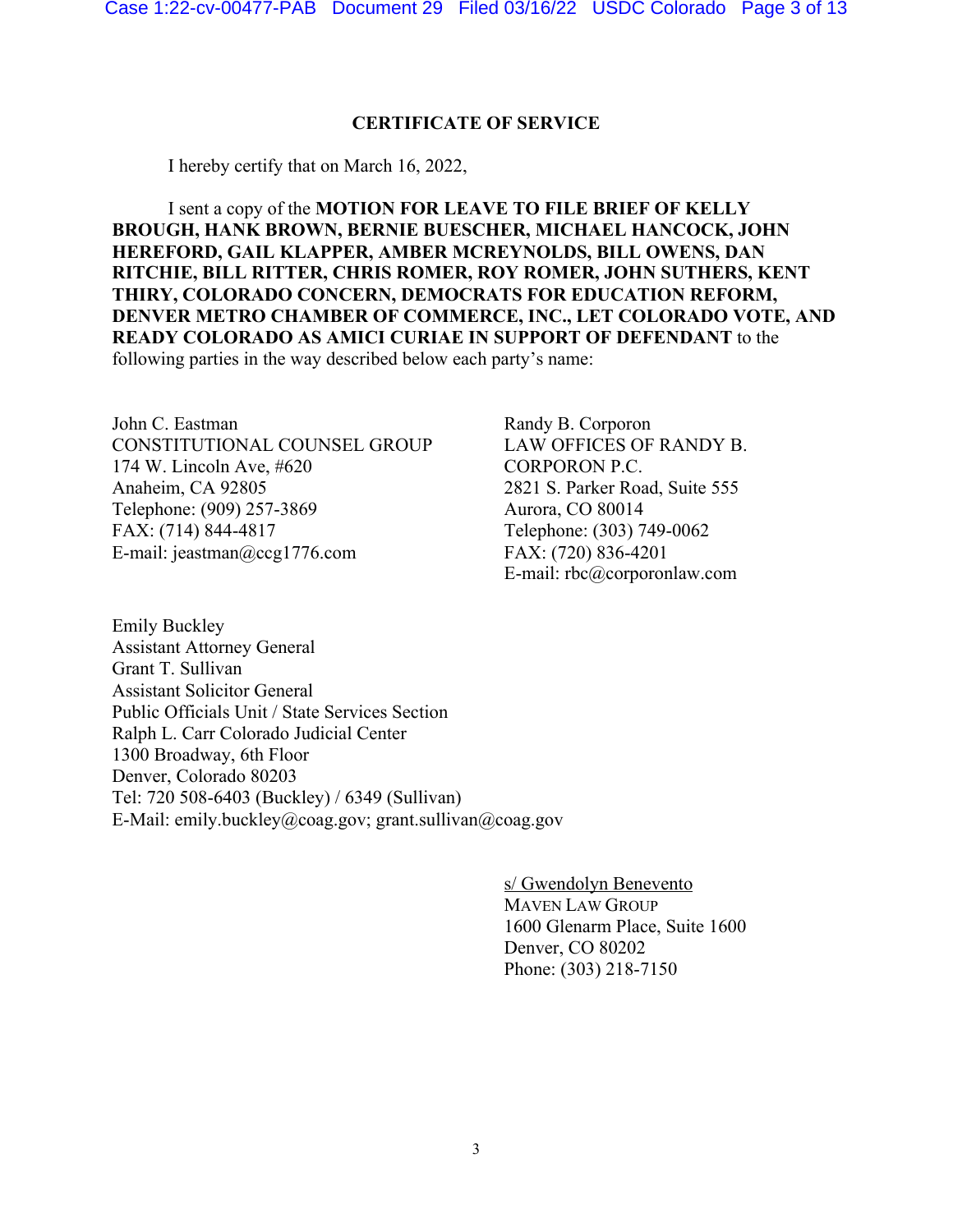EXHIBIT A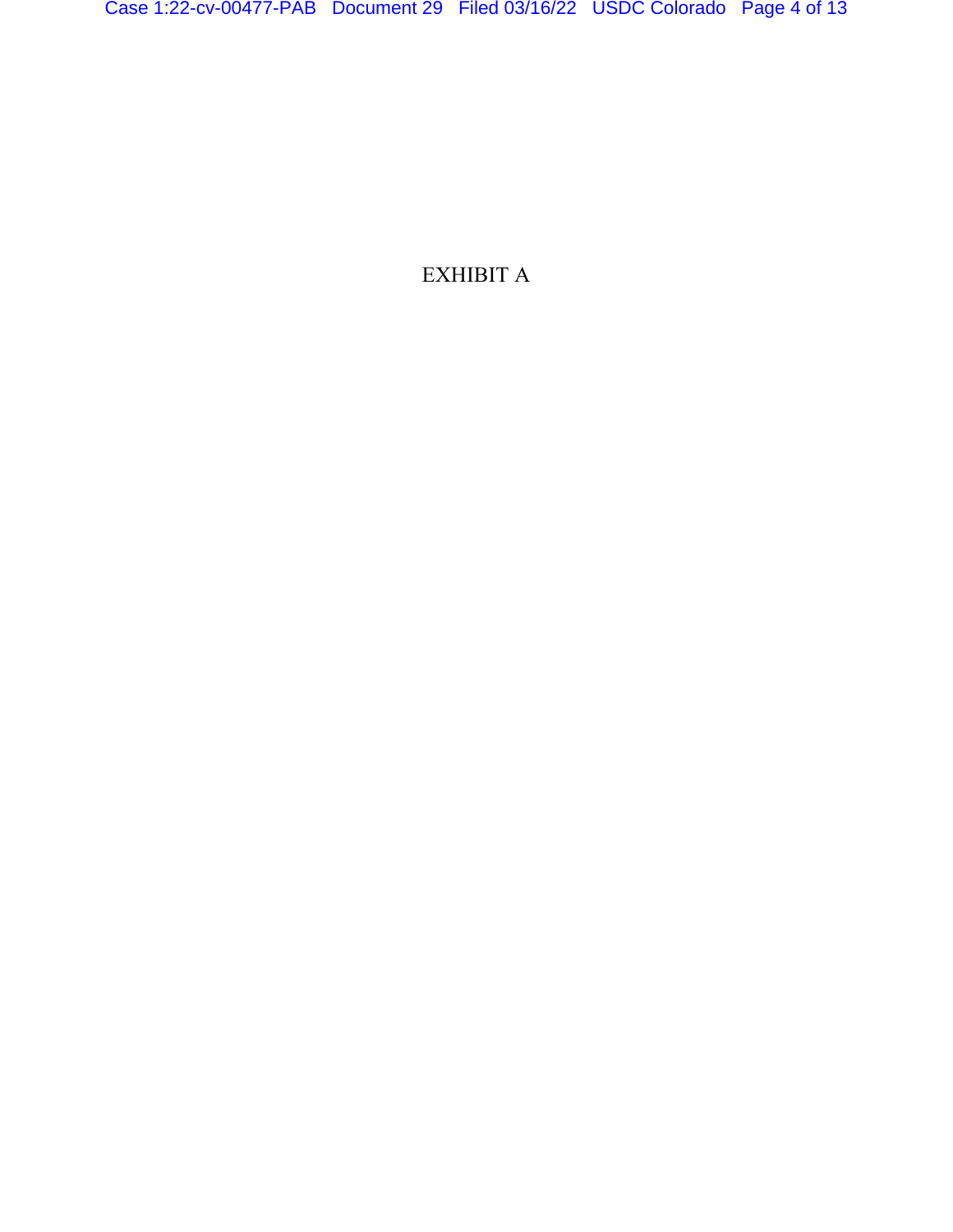## **IN THE UNITED STATES DISTRICT COURT FOR THE DISTRICT OF COLORADO**

Civil Action No. 1:22-cv-00477

**PARABLE**, an unincorporated nonprofit association, on behalf of itself and its members; **RON HANKS, LAUREL IMER, DAVE PETERS, CHARLES W. "CASPER" STOCKHAM, JOANN WINDHOLZ,** Plaintiffs,

v.

**JENA GRISWOLD**, in her official capacity as Colorado Secretary of State, Defendant.

## **BRIEF OF AMICI CURIAE KELLY BROUGH, HANK BROWN, BERNIE BUESCHER, MICHAEL B. HANCOCK, JOHN HEREFORD, GAIL KLAPPER, AMBER MCREYNOLDS, BILL OWENS, DAN RITCHIE, BILL RITTER, CHRIS ROMER, ROY ROMER, JOHN SUTHERS, KENT THIRY, COLORADO CONCERN, DEMOCRATS FOR EDUCATION REFORM, DENVER METRO CHAMBER OF COMMERCE, INC., LET COLORADO VOTE, AND READY COLORADO IN SUPPORT OF DEFENDANT**

### **IDENTITY AND INTEREST OF AMICI CURIAE**

*Amici curiae* have been engaged community and political leaders in Colorado for decades, serving as elected officials, heads of business and government entities, and policy advocates. *Amici* affiliate with differing political parties, or are independent of any party, have diverse political views, and have been heavily involved in Colorado's electoral process. Through their experience they recognize each citizens' ability to cast a ballot and have meaningful participation in candidate elections is the cornerstone of our representative form of government.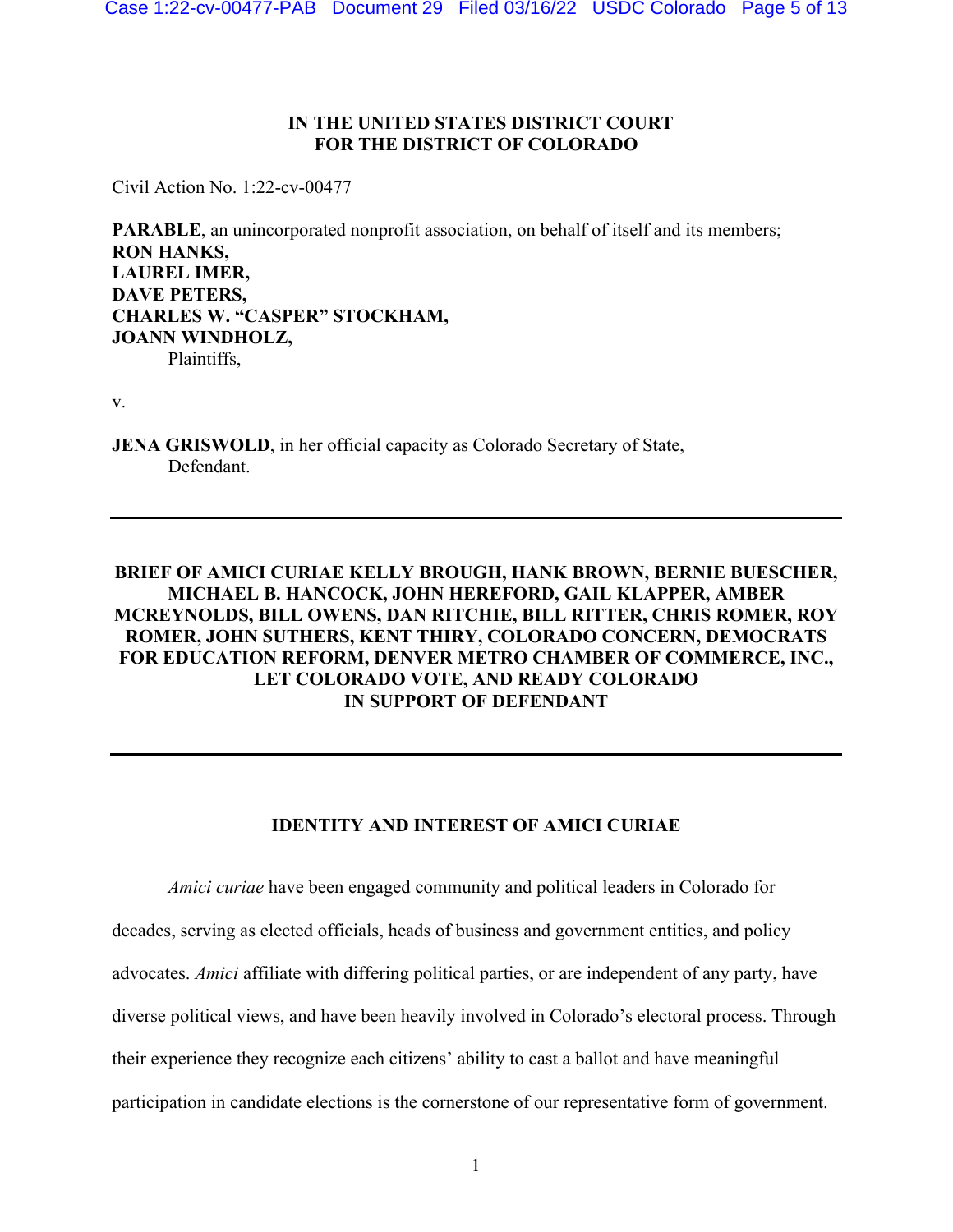#### Case 1:22-cv-00477-PAB Document 29 Filed 03/16/22 USDC Colorado Page 6 of 13

For this reason, *Amici* were involved in the development, passage or support of the 2016 Colorado ballot initiative Proposition 108 ("Proposition 108") and its subsequent implementation.

Kelly Brough was a co-chair of the Proposition 108 ballot issue committee, was CEO and president of the Denver Metro Chamber of Commerce from 2009 to 2021, and served as a City of Denver employee from 2003 to 2009, including as chief of staff to the Mayor. Hank Brown served as a United State Senator representing Colorado from 1991 to 1997, and as President of the University of Colorado, the Member of Congress representing Colorado's  $4<sup>th</sup>$  Congressional district, and Colorado State Senator. Bernie Buescher was a member of the Colorado General Assembly from 2004 to 2008 and Colorado Secretary of State from 2009 to 2011. Michael B. Hancock is the current Mayor of Denver, holding that office since 2011, and previously served on the Denver City Council from 2003 to 2011. John Hereford was a co-chair of the Proposition 108 ballot issue committee, was a presidential appointee, and was executive director of the Great Outdoors Colorado Trust Fund from 2000 to 2003. Gail Klapper is the President of the Colorado Forum and previously served as the Director of the Colorado Department of Regulatory Agencies and the Department of Personnel and was a candidate for Attorney General of Colorado. Amber McReynolds served as the Director of Elections for Denver from 2011 to 2018. Bill Owens served as the Governor of Colorado from 1999 to 2007. Dan Ritchie served as the chancellor of the University of Denver from 1989 to 2205 and as chairman and CEO of the Denver Center for the Performing Arts. Bill Ritter was Governor of Colorado from 2007 to 2011 and the District Attorney of Denver from 1993 to 2005. Chris Romer was a Colorado State Senator from 2007 to 2011, and a candidate for Denver Mayor. Roy Romer was Superintendent of the Los Angeles Unified School District from 2000 to 2006, General Chair of the Democratic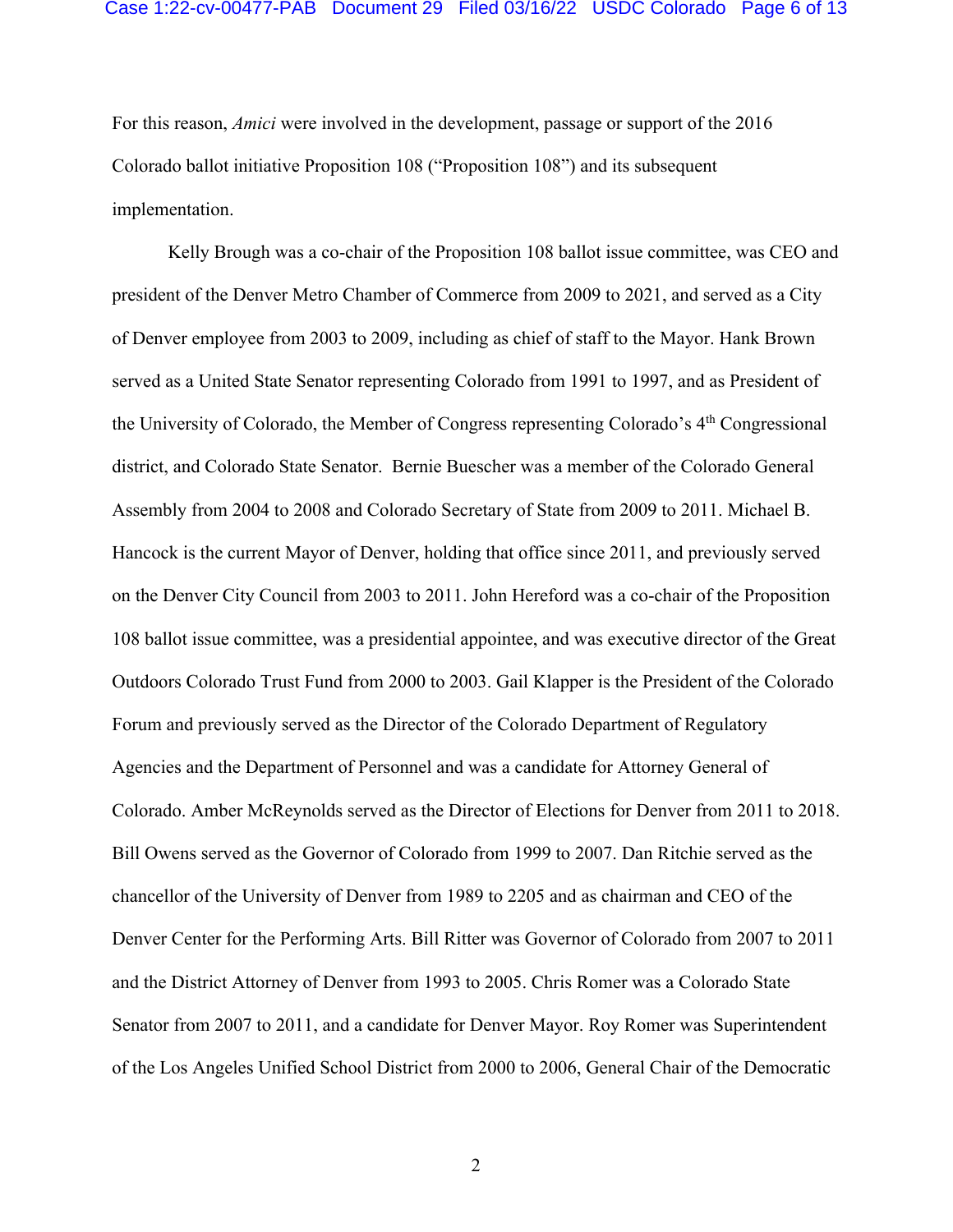#### Case 1:22-cv-00477-PAB Document 29 Filed 03/16/22 USDC Colorado Page 7 of 13

National Committee from 1997 to 1999, and Governor of Colorado from 1987 to 1999. John Suthers is the current Mayor of Colorado Springs and served as Colorado's Attorney General from 2005 to 2015. Kent Thiry was a co-chair of the Proposition 108 ballot issue committee and founded Let Colorado Vote, the leading force behind Proposition 108.

Colorado Concern is a Colorado nonprofit organization dedicated to maintaining strong economic conditions in the State of Colorado. Democrats for Education Reform is a Colorado political action committee composed of education progressives who prioritize students and families, especially low-income students and students of color, to be better served by our country's public education system. The Denver Metro Chamber of Commerce is a Colorado nonprofit organization representing a coalition of businesses promoting employment and economic opportunity. Let Colorado Vote is a Colorado nonprofit organization that formed the ballot issue committee dedicated to supporting Proposition 108 in the 2016 election. Ready Colorado is a Colorado nonprofit organization composed of conservatives dedicated to improving schools and providing more parental choice in education.

This diverse group of Coloradans share a commitment to maintaining fair and open elections in Colorado, and all agree that Proposition 108 serves that critical objective. *Amici* each played an important role in supporting Proposition 108 and have unique and practical perspectives on the need to promote voter participation in taxpayer funded elections and the importance of Colorado's semi-open primary process.

#### **INTRODUCTION**

The passage of Proposition 108 was a victory for democracy in Colorado. Many of Colorado's most respected leaders from both major political parties, including the then current and every living former governor, publicly supported the passage of Proposition 108.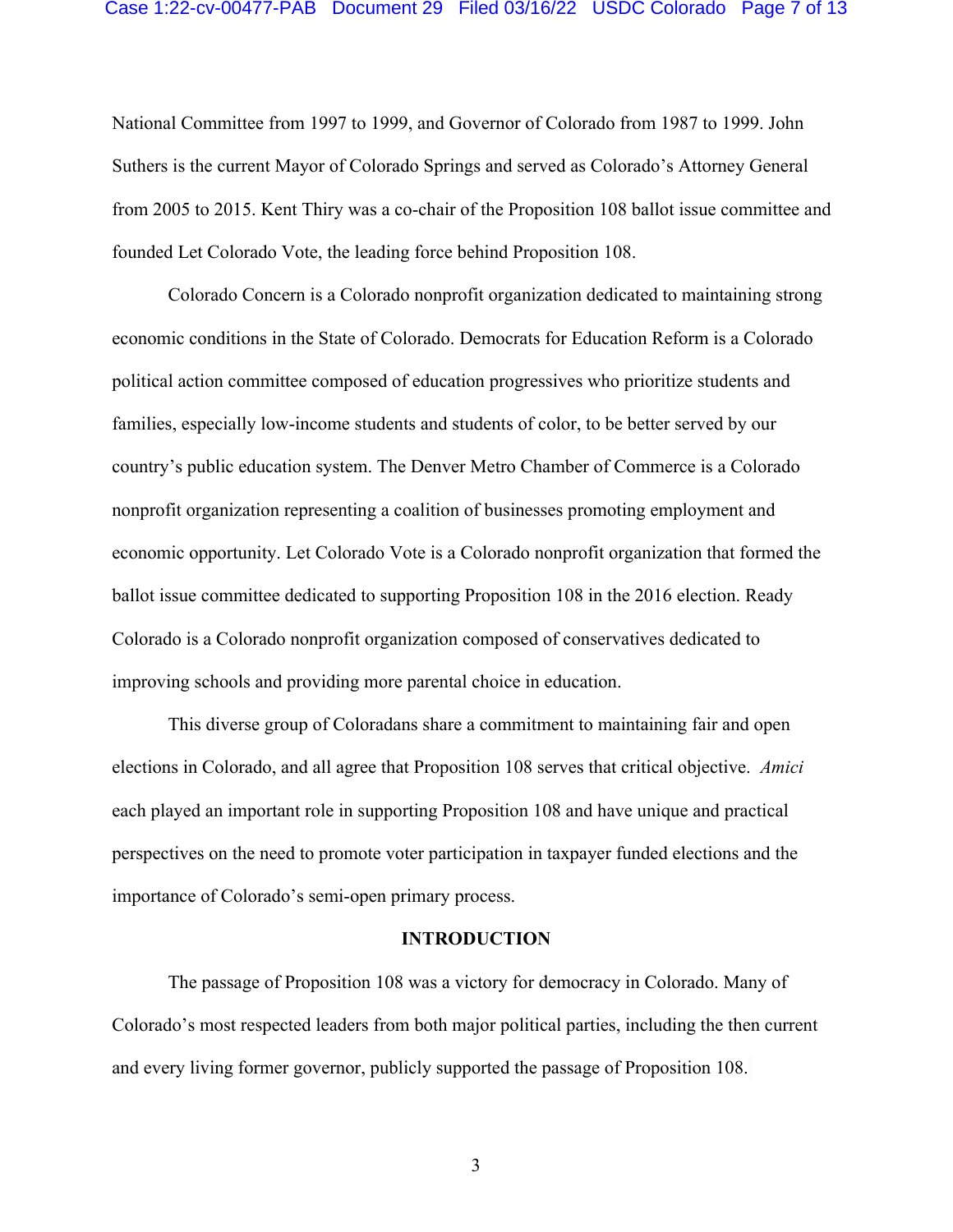#### Case 1:22-cv-00477-PAB Document 29 Filed 03/16/22 USDC Colorado Page 8 of 13

*Amici* supported Proposition 108 to amend Colorado statute to allow, but not require, semi-open primaries by giving major political parties two choices: 1) hold a semi-open primary that allows unaffiliated voters to vote in taxpayer funded nonpresidential primary elections or 2) opt out of the semi-open primary process and nominate candidates in an assembly or convention without unaffiliated voters. Colorado voters agreed.

Proposition 108 promotes voter participation in the election process by creating an opportunity for unaffiliated voters to engage in selecting candidates for the general election, making voting in primary elections easier and more accessible for the unaffiliated voters, and increasing general participation and engagement in primary elections. It is the experience of *Amici* that, in a vast number of Colorado electoral districts where candidates from one party are almost certain to win the general election, the primary election is the only contest of real consequence.

*Amici* affiliate with opposing political parties and have diverse reasons for supporting semi-open primaries in Colorado, but agree that Proposition 108 was a well-crafted, balanced, and legally sound proposal to make a crucial improvement to our political system by giving more Coloradans a voice when political parties choose to select their candidates through a publicly funded primary election.

#### **ARGUMENT**

# **I. Proposition 108 does not violate Plaintiff's First Amendment associational rights.**

The Complaint filed with the Court contends that the semi-open primary system is unconstitutional because it allegedly violates Plaintiffs' right to freedom of association. *Amici* have an immense respect for the U.S. Constitution and the freedom of association and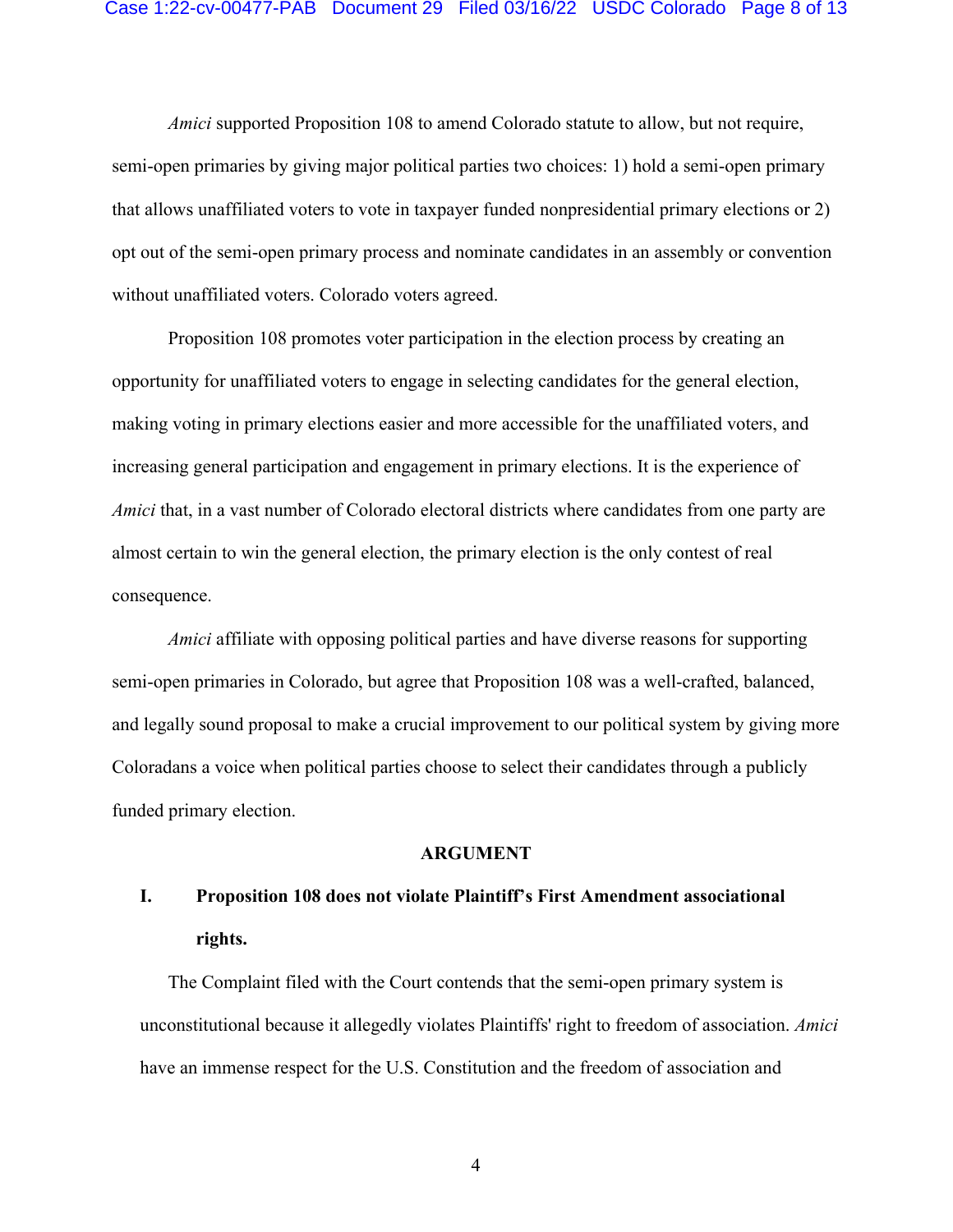staunchly oppose Plaintiff's claims. The Complaint fails to demonstrate that the system severely burdens First Amendment associational rights, and Colorado's interests justify the establishment of an optional semi-open primary. As specifically addressed herein, Proposition 108 promotes the important state interest of voter participation in taxpayer funded elections, allows political parties to opt out of the semi-open primary process, and was specifically crafted to avoid cross-over voting that was problematic under electoral laws in other states.

# **a. Proposition 108 serves the important state interest of encouraging voter participation.**

Political party electoral activities are not of a strictly private nature but are intertwined with public state elections, and "[s]tates have a major role to play in structuring and monitoring the election process, including primaries." *Cal. Democratic Party v. Jones*, 530 U.S. 567, 572 (2000). Political parties are subject to numerous statues governing their role in the public electoral process, including regarding party nominations.

Courts recognize that promoting voter participation in the electoral process is an important state interest. "The right to vote freely for the candidate of one's choice is the essence of a democratic society, and any restrictions on that right strike at the heart of representative government." *Greenville County Republican Party Executive Committee v. South Carolina*, 824 F. Supp. 2d 655, 671–72 (D. S.C. 2011), citing *Reynolds v. Sims,* 377 U.S. 533, 555 (1964).

"It is unavoidable that election laws will impose some burden upon individual voters [and political organizations]." *Greenville,* 824 F. Supp. 2d at 662, citing *Burdick v. Takushi,* 504 U.S. 428, 433 (1992). "[T]he open primary is clearly supported by important and legitimate State rights such as … encouraging voter participation by removing barriers to vote." *Democratic*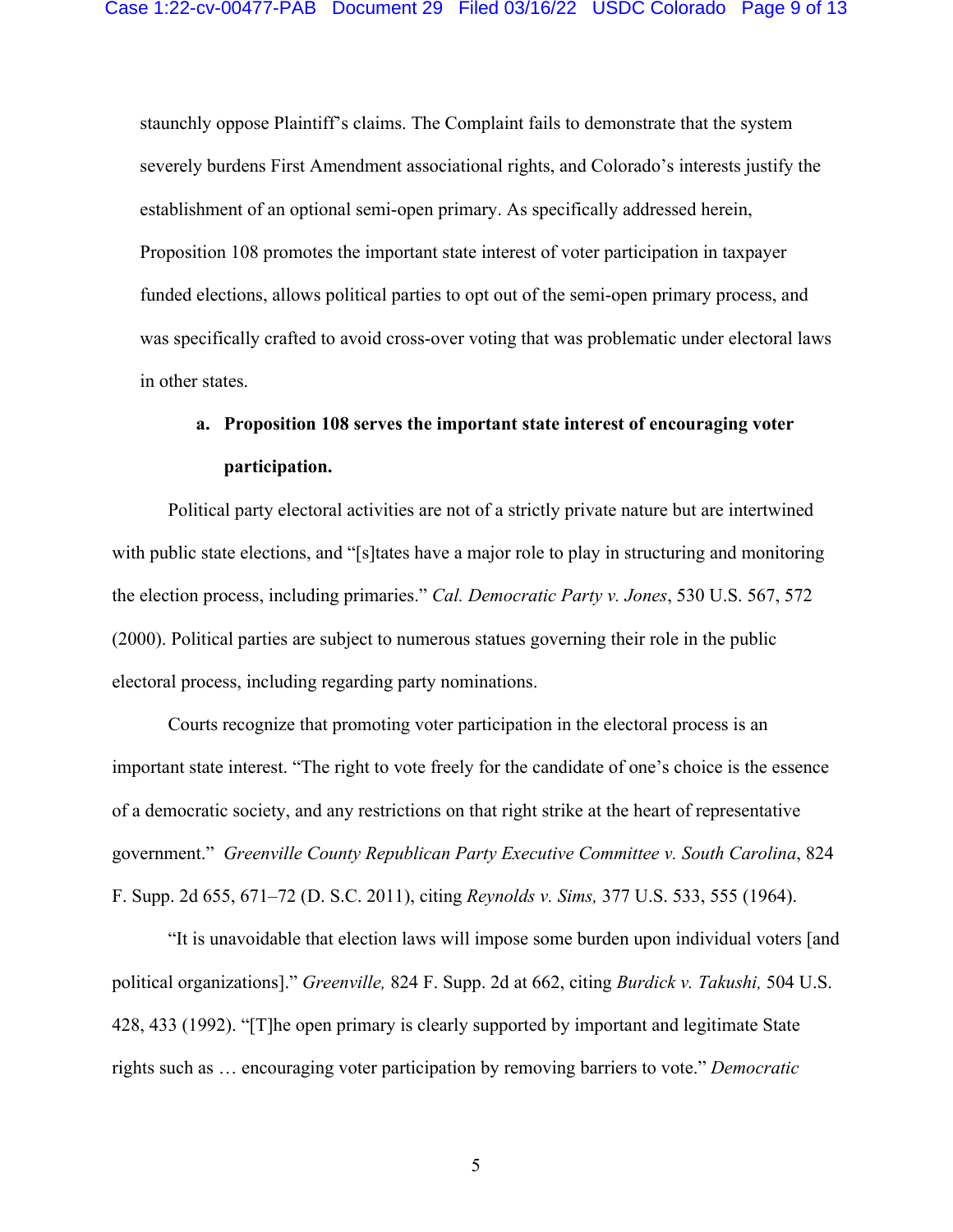*Party v. Nago*, 982 F. Supp. 2d 1166, 1180 (D. Haw. 2013), *aff'd* 833 F.3d 1119 (9th Cir. 2016), citing *Clingman v. Beaver*, 544 U.S. at 581, 593 (2005) (citations omitted).

Proposition 108 was intended to promote voter participation by giving "unaffiliated voters, who are Colorado taxpayers, the opportunity to vote in publicly financed primary elections."1 In approving Proposition 108, the voters determined that parties could use state funds to host a primary but required that unaffiliated voters be allowed to participate.

*Amici* are in agreement that unaffiliated voters should be allowed to participate in primary elections which are hosted at a significant expense to the state and taxpayers. Political parties can limit participation in their selection of candidates through a closed assembly or convention, but when they choose to engage in the taxpayer funded primary election process, Proposition 108 promotes voter participation through the semi-open primary. Colorado has selected this process for party selection of nominees, and it should be defended.

#### **b. Political parties can choose a closed process for selecting candidates.**

Under Proposition 108, the major political parties are not forced to associate with unaffiliated voters. Parties can choose to opt out of the semi-open primary and nominate their candidate through a closed assembly or convention without participation by unaffiliated voters. C.R.S. § 1-4-702. Colorado's political parties have two substantive methods for nominating candidates. "With the understanding of the importance that the freedom of association plays in the affairs of political parties, courts have repeatedly rejected attempts to facially attack state election statutes on the basis of forced association where state law provides legitimate alternatives that do not restrict freedom of association." *Greenville*, 824 F. Supp. 2d at 664,

<sup>1</sup> Legis. Council, Colo. Gen. Assembly, Rsch. Pub. No. 669-6, *2016 State Ballot Information Booklet 65* (2016) ("the Blue Book"), https://leg.colorado.gov/sites/default/files/2016\_bilingual\_bluebook\_for\_the\_internet\_0.pdf (last visited March 14, 2022).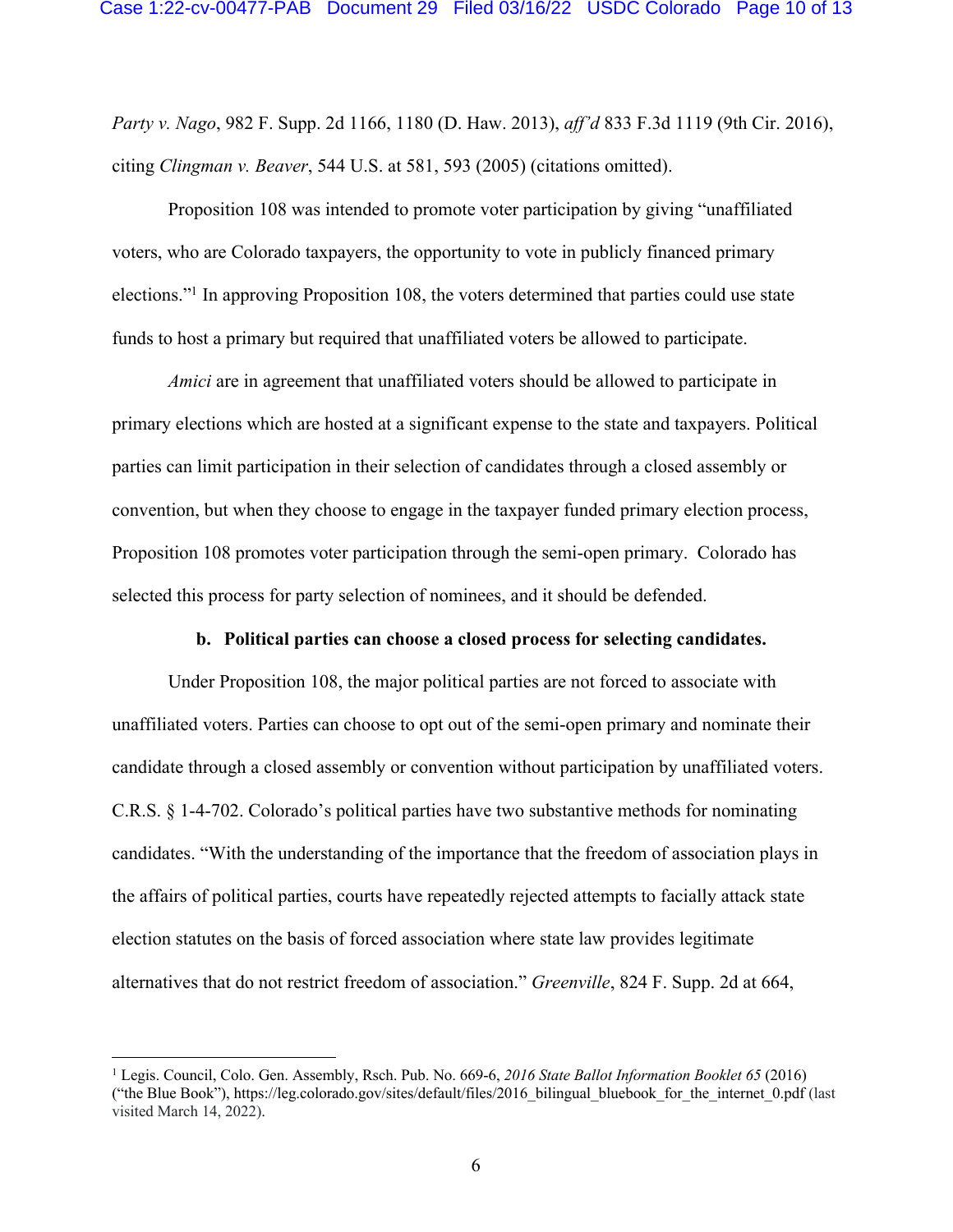citing *Jones,* 530 U.S. at 577; and *Miller v. Brown,* 503 F.3d 360 (4th Cir. 2007). Therefore, without a mandatory candidate nomination scheme, Proposition 108 does not implicate the right to free association.

Political party members have diverging opinions regarding the participation of unaffiliated voters in their primary. There are good reasons held by many, including *Amici*, that it is in the best interest of their respective political parties to encourage unaffiliated voter participation in their primary election. This is demonstrated by the majority of members in Colorado's Republican Party voting against opting out of the semi-open primaries for 2022.

Whatever opinions party members may have about the semi-open primary, the critical point is that parties have the choice to hold semi-open primary elections or hold a closed convention or assembly. Furthermore, it is the will of Colorado voters that political parties should have this choice, expressed by their passage of Proposition 108.

# **II. Proposition 108 was designed to avoid cross-over voting from registered members of opposing political parties due to a semi-open primary.**

Proposition 108's election regulations do not allow voters registered with one party to participate in the primaries of opposing political parties. This eliminates a significant factor discussed in prior court opinions where open primary systems were found to impose a severe burden on associational rights.

When invalidating state open primary systems on constitutional grounds, courts focused in part on an element of the electoral process that allowed voters expressly affiliated with a rival party to vote in another party's primary, or "cross-over voting." See *Jones*, 530 U.S. at 570; *Nago*, 833 F.3d at 1124; and *Idaho Republican Party v. Ysursa*, 765 F.Supp.2d 1266, 1268–69 (D. Idaho 2011). Cross-over voting is criticized for the possibility that registered and affiliated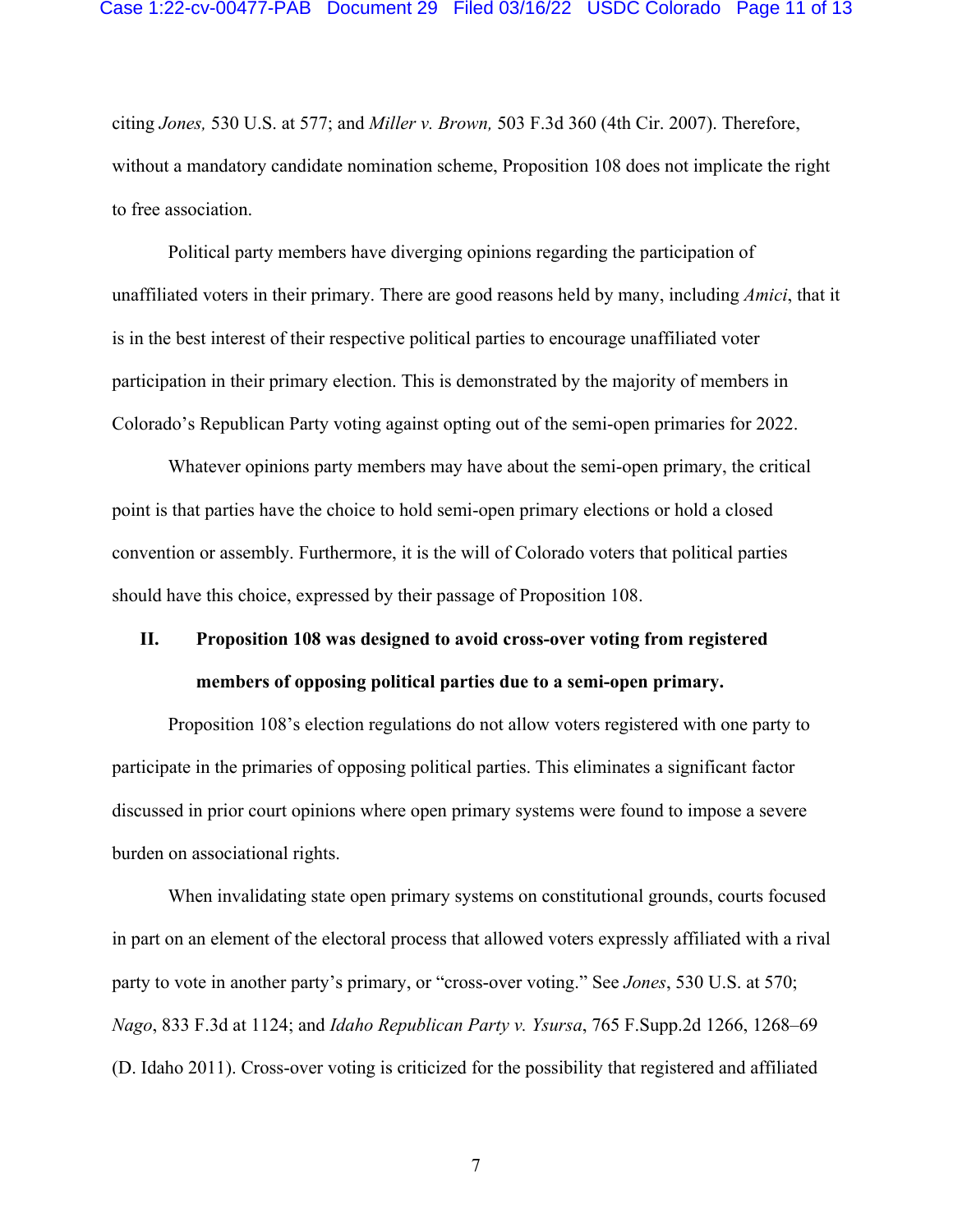#### Case 1:22-cv-00477-PAB Document 29 Filed 03/16/22 USDC Colorado Page 12 of 13

voters adhering to an opposing party's view may try to influence their rival party's nominee. Proposition 108 allows only unaffiliated voters and voters registered with a political party to vote in that political party primary; it does not allow a voter registered with another party to cross-over to vote in a different primary election.

The Complaint raises a related concern about coordinated and intentional efforts to use unaffiliated voters to defeat primary candidates preferred by the members of the party. *Amici* dispute this as unfounded. *See Tashjian v. Republican Party*, 479 U.S. 208, 237 (1986); *Jones*, 530 U.S. at 599; and *Clingman*, 544 U.S. at 618. Regardless, to the extent that there is any real danger of manipulating unaffiliated voters in this way, such danger exists independent of Proposition 108. At any point during the election, up to and including on election day, unaffiliated voters can easily affiliate with a party and vote in that party's primary. C.R.S. § 1-2- 218.5. Therefore, unaffiliated voters can decide to affiliate and vote in a primary election, and then easily change affiliation after the election is concluded. *See* C.R.S. § 1-2-219. This provides an opportunity for an unaffiliated voter to temporarily join a party to try to maliciously alter the outcome of that party's primary. Any concern that enforcing Proposition 108 creates the potential for disingenuous unaffiliated primary votes is significantly weakened by the fact that an unaffiliated voter could easily engage in this activity with or without Proposition 108.

## **III. Remedy sought by Plaintiffs would require the Court to impermissibly rewrite statute.**

If the Court were to award the injunctive relief requested, it is unclear how Plaintiffs would obtain the same right that minor political parties have to notify the Secretary of State by April 14, 2022, that they wish to prohibit unaffiliated voters in their primary elections. Complaint, pg. 20 ¶1. It appears the Plaintiffs are making an impossible request for relief that